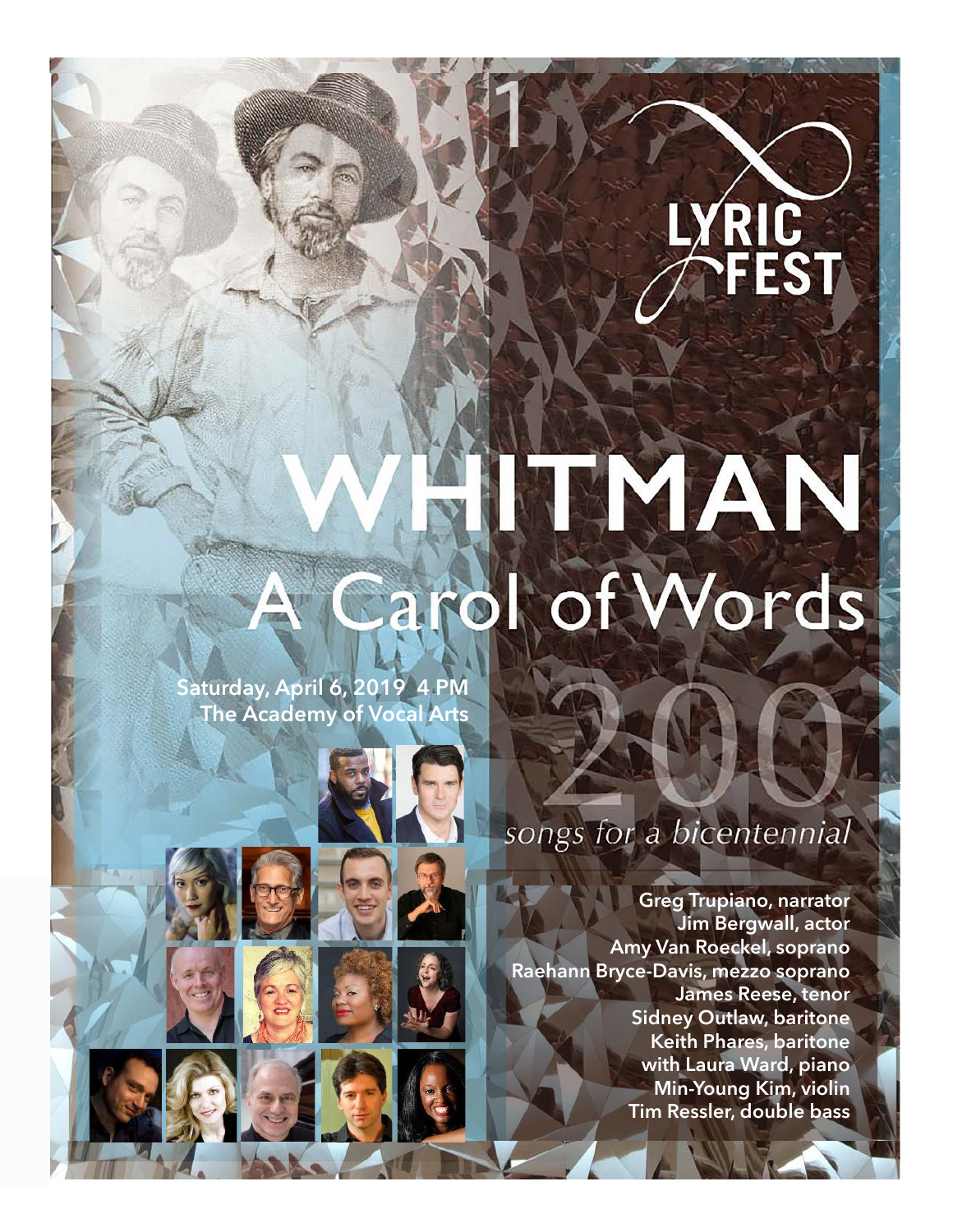## **CAROL OF WORDS**

Walt Whitman in Song

#### PART I



With Lyric Fest's newly commissioned works by: Derek Bermel, Melissa Dunphy, Gilda Lyons, Nkeiru Okoye, Glen Roven, James Primosch and David Shapiro

### **PROGRAM**

Laura Ward, piano

**We Two - How long we were Fool'd** – world premiere – Glen Roven (1958-2018) James Reese, Tenor and Keith Phares, Baritone "We Two - How Long We were Fool'd" was generously sponsored by Mignon and Jim Groch

> **Grand is the Seen** – Ernst Bacon (1898-1990) Raehann Bryce-Davis, Mezzo Soprano

**I Saw in Louisiana A Live-Oak Growing** – Mario Castelnuovo Tedesco (1895-1968) James Reese, Tenor

> **Sing On there in the Swamp** – Paul Hindemith (1895-1963) Raehann Bryce-Davis, Mezzo Soprano

**Two Whitman Love Songs** – world premiere – James Primosch (b.1956) Sometimes With One I Love I Heard You James Reese, Tenor "Two Whitman Love Songs" were generously sponsored by Lisa and Gie Liem

> **We Two Boys** – world premiere – Derek Bermel (b.1967) Sidney Outlaw, Baritone "We Two Boys Together Clinging" was generously sponsored by Caroline Vaughn Goodman and William Lake Leonard